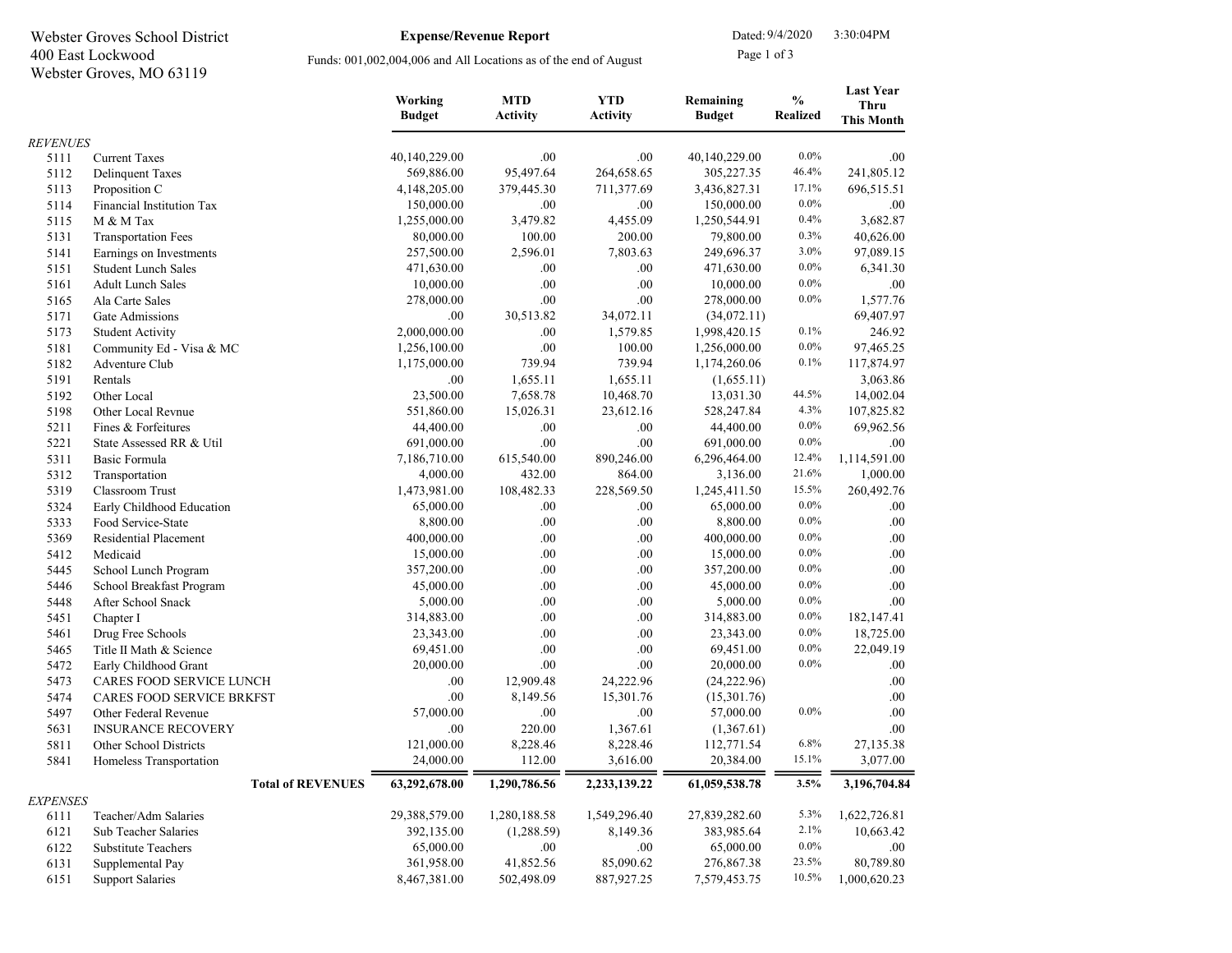| Webster Groves School District<br>400 East Lockwood |                                      |                          | <b>Expense/Revenue Report</b>                                    |                               | Dated: 9/4/2020            |                                  | 3:30:05PM                                            |
|-----------------------------------------------------|--------------------------------------|--------------------------|------------------------------------------------------------------|-------------------------------|----------------------------|----------------------------------|------------------------------------------------------|
|                                                     |                                      |                          | Funds: 001,002,004,006 and All Locations as of the end of August |                               |                            | Page 2 of 3                      |                                                      |
|                                                     | Webster Groves, MO 63119             |                          |                                                                  |                               |                            |                                  |                                                      |
|                                                     |                                      | Working<br><b>Budget</b> | <b>MTD</b><br><b>Activity</b>                                    | <b>YTD</b><br><b>Activity</b> | Remaining<br><b>Budget</b> | $\frac{0}{0}$<br><b>Realized</b> | <b>Last Year</b><br><b>Thru</b><br><b>This Month</b> |
| <b>EXPENSES</b> cont.                               |                                      |                          |                                                                  |                               |                            |                                  |                                                      |
| 6152                                                | Nurses Aides                         | 1,264,016.00             | 41,842.42                                                        | 42,370.24                     | 1,221,645.76               | 3.4%                             | 62,235.54                                            |
| 6153                                                | PAT Secretary Salary                 | 82,456.00                | 11,892.11                                                        | 15,275.58                     | 67,180.42                  | 18.5%                            | 6,457.68                                             |
| 6211                                                | <b>Teacher Retirement</b>            | 4,847,532.00             | 214,024.91                                                       | 262,814.59                    | 4,584,717.41               | 5.4%                             | 266,399.47                                           |
| 6221                                                | Non-Teacher Retirement               | 626,325.00               | 41,840.37                                                        | 73,477.57                     | 552,847.43                 | 11.7%                            | 74,128.29                                            |
| 6231                                                | <b>FICA</b>                          | 608,335.00               | 34,134.76                                                        | 58,296.98                     | 550,038.02                 | 9.6%                             | 63,972.71                                            |
| 6232                                                | Medicare                             | 596,388.00               | 30,201.59                                                        | 40,793.85                     | 555,594.15                 | 6.8%                             | 42,781.82                                            |
| 6241                                                | Employee Insurance                   | 4,819,246.00             | 432,744.00                                                       | 524,592.51                    | 4,294,653.49               | 10.9%                            | 283,251.46                                           |
| 6311                                                | Payments To Other Districts          | 891,000.00               | 61,487.50                                                        | 61,487.50                     | 829,512.50                 | 6.9%                             | 53,577.37                                            |
| 6313                                                | <b>Student Services</b>              | 11,500.00                | .00                                                              | 213.10                        | 11,286.90                  | 1.9%                             | 5,721.27                                             |
| 6315                                                | <b>Audit Services</b>                | 15,500.00                | $.00\,$                                                          | 1,100.00                      | 14,400.00                  | 7.1%                             | .00.                                                 |
| 6316                                                | Payroll Services                     | 263,000.00               | 98,121.84                                                        | 99,639.06                     | 163,360.94                 | 37.9%                            | 118,531.63                                           |
| 6317                                                | Legal services                       | 76,700.00                | .00                                                              | .00                           | 76,700.00                  | $0.0\%$                          | 13,114.08                                            |
| 6318                                                | <b>Election Services</b>             | 14,000.00                | (4,328.86)                                                       | (4,328.86)                    | 18,328.86                  | $-30.9%$                         | .00.                                                 |
| 6319                                                | Other Professional Services          | 2,125,601.00             | 301,380.59                                                       | 365,413.01                    | 1,760,187.99               | 17.2%                            | 272,298.73                                           |
| 6332                                                | Repairs and Maintenance              | 571,950.00               | 148,902.38                                                       | 178,008.61                    | 393,941.39                 | 31.1%                            | 149,365.83                                           |
| 6333                                                | Rent                                 | 47,500.00                | .00                                                              | .00                           | 47,500.00                  | $0.0\%$                          | 10,976.00                                            |
| 6334                                                | Purchase Services                    | 160,570.00               | 6,969.94                                                         | 6,969.94                      | 153,600.06                 | 4.3%                             | .00.                                                 |
| 6335                                                | Water & Sewer                        | 139,100.00               | 6,772.06                                                         | 20,729.41                     | 118,370.59                 | 14.9%                            | 31,167.52                                            |
| 6336                                                | <b>Trash Removal</b>                 | 38,600.00                | .00                                                              | 7,471.04                      | 31,128.96                  | 19.4%                            | 11,241.79                                            |
| 6341                                                | Regular Sch Trans                    | 563,000.00               | (9,194.06)                                                       | 16,396.94                     | 546,603.06                 | 2.9%                             | .00.                                                 |
| 6342                                                | Homeless Transportation              | 4,400.00                 | 7,863.40                                                         | 8,036.40                      | (3,636.40)                 | 182.6%                           | 1,480.00                                             |
| 6343                                                | Travel / Conventions                 | 93,442.00                | 122.09                                                           | 433.69                        | 93,008.31                  | 0.5%                             | 10,779.58                                            |
| 6351                                                | Property Insurance                   | 780,000.00               | .00                                                              | .00                           | 780,000.00                 | $0.0\%$                          | .00.                                                 |
| 6361                                                | Telephone                            | 302,300.00               | 83,894.53                                                        | 92,271.86                     | 210,028.14                 | 30.5%                            | 64,809.74                                            |
| 6362                                                | Advertising                          | 1,350.00                 | $.00\,$                                                          | 422.50                        | 927.50                     | 31.3%                            | 291.75                                               |
| 6363                                                | Printing Duplicating                 | 38,194.00                | 1,029.58                                                         | 14,703.31                     | 23,490.69                  | 38.5%                            | 3,897.73                                             |
| 6371                                                | Dues and Memberships                 | 47,460.00                | 1,028.00                                                         | 18,507.51                     | 28,952.49                  | 39.0%                            | 16,188.00                                            |
| 6391                                                | Food Service                         | 23,861.00                | 2,348.66                                                         | 7,818.37                      | 16,042.63                  | 32.8%                            | 651.00                                               |
| 6398                                                | Miscellaneous Adjustments            | .00                      | .90                                                              | 1.73                          | (1.73)                     |                                  | .00.                                                 |
| 6411                                                | Supplies                             | 3,622,602.00             | 213,314.62                                                       | 341,571.10                    | 3,281,030.90               | 9.4%                             | 307,438.84                                           |
| 6431                                                | A+Textbooks                          | 104,826.00               | 76,882.19                                                        | 76,921.18                     | 27,904.82                  | 73.4%                            | 260.15                                               |
| 6441                                                | Library Books                        | 70,655.00                | 10,990.44                                                        | 11,192.10                     | 59,462.90                  | 15.8%                            | 11,042.60                                            |
| 6451                                                | Dist Resource Materials              | 750.00                   | .00                                                              | .00                           | 750.00                     | $0.0\%$                          | .00.                                                 |
| 6471                                                | food                                 | 80,000.00                | $.00\,$                                                          | .00                           | 80,000.00                  | $0.0\%$                          | 6,826.06                                             |
| 6481                                                | Electric                             | 908,000.00               | 36,602.23                                                        | 56,882.00                     | 851,118.00                 | 6.3%                             | 179,018.54                                           |
| 6482                                                | Natural Gas-CO                       | 94,500.00                | .00                                                              | .00.                          | 94,500.00                  | $0.0\%$                          | 31,263.27                                            |
| 6491                                                | Heating/Cooling/Plumbing             | 42,900.00                | 15,729.13                                                        | 20,189.52                     | 22,710.48                  | 47.1%                            | 95,312.65                                            |
| 6531                                                | <b>Building Improvements</b>         | 677,300.00               | 13,691.38                                                        | 16,298.38                     | 661,001.62                 | 2.4%                             | 728,885.43                                           |
| 6541                                                | Furniture                            | 119,251.00               | 48,790.88                                                        | 54,143.59                     | 65,107.41                  | 45.4%                            | 64,360.90                                            |
| 6542                                                | <b>Instructional Equipment</b>       | 373,759.00               | 1,809.39                                                         | 8,436.46                      | 365,322.54                 | 2.3%                             | 14,596.53                                            |
| 6611                                                | Redemption on Bonds                  | 227,306.00               | 62,842.12                                                        | 109,656.91                    | 117,649.09                 | 48.2%                            | 41,935.37                                            |
| 6623                                                | Interest Pymnt                       | 150,000.00               | .00                                                              | 1,931.60                      | 148,068.40                 | 1.3%                             | 107,206.42                                           |
|                                                     | <b>Total of EXPENSES</b>             | 64,200,228.00            | 3,816,981.73                                                     | 5,140,602.91                  | 59,059,625.09              | $8.0\%$                          | 5,866,266.01                                         |
|                                                     | <b>Revenue over (under) Expenses</b> | (907, 550.00)            | (2,526,195.17)                                                   | (2,907,463.69)                | 1,999,913.69               |                                  | (2,669,561.17)                                       |